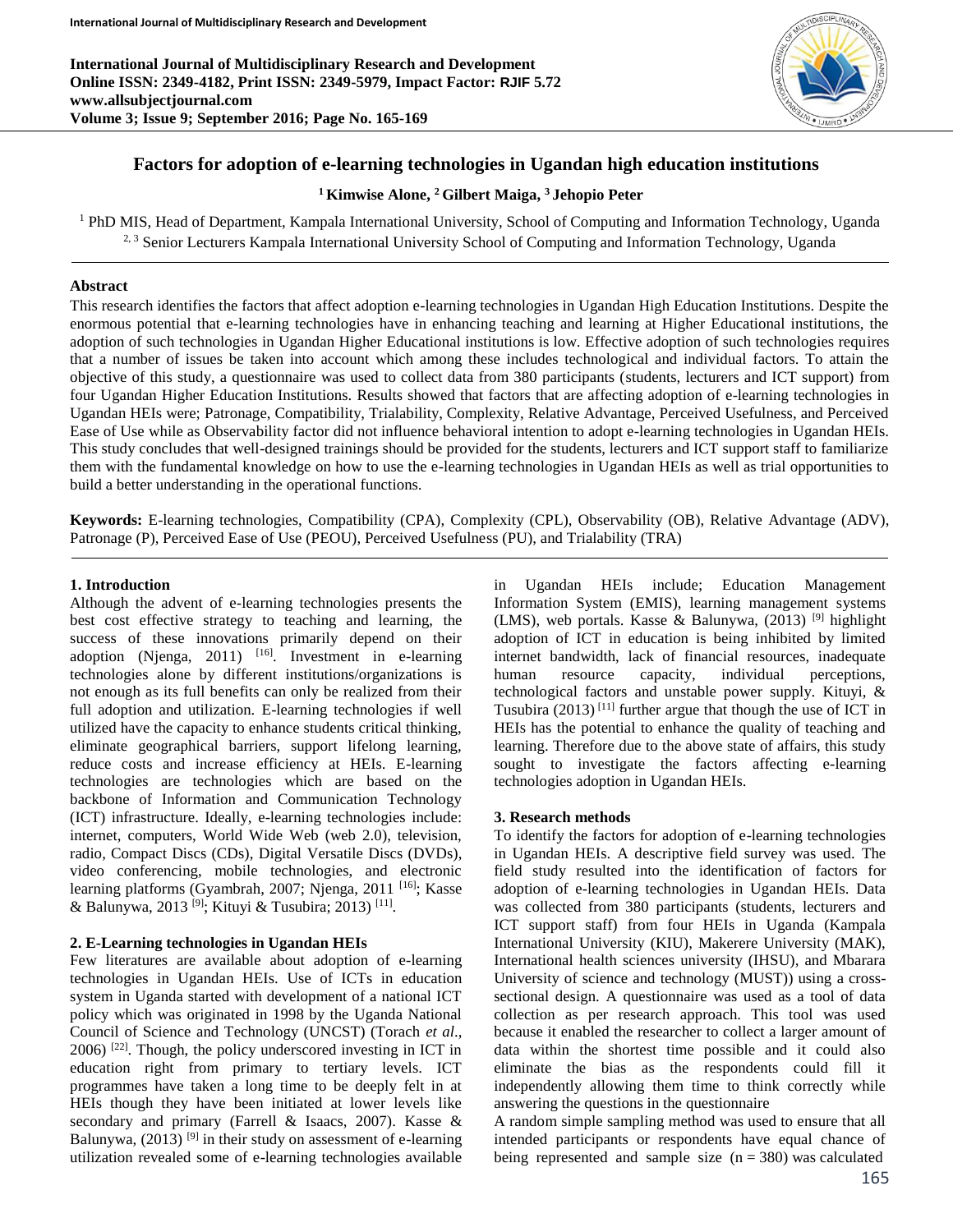using solven's formula (Maleko *et al*., 2011).

 $n=N/1+N(0.05)$  2

## Where:

 $n =$  the sample size.  $N =$  the total population.  $0.05$  = the sampling error

## **4. Findings**

## **4.1 Factors for E-learning Technologies Adoption in HEIs**

Adoption of e-learning technologies in teaching and learning in Ugandan higher education institutions is affected by many factors which include; Patronage, Compatibility, Trialability, Complexity, Relative Advantage, Perceived Usefulness, Perceived Ease, Observability and behavioral intention.

## **4.1.1 Patronage**

Results revealed that majority of the participants agreed that good communication among technical personnel and users (31.9%), being sure of where to go in case something goes wrong when using e-learning technologies (36.4%), and competent technical staff in their universities and support from top management (41.1%) supported e-learning technologies adoption in Ugandan HEIs.

## **4.1.2 Compatibility**

Results revealed that majority of the participants strongly agreed that e-learning technologies are compatible with most aspects of their work (43.1%). 44.2% of the participants also agreed that e-learning technologies fit their life style, hence supporting e-learning technologies adoption. 46.1% of the participants agreed that e-learning technologies are very compatible with the way they like to work.

## **4.1.3 Observability**

Results revealed that majority of the participants strongly agreed that they have seen e-learning technologies in use outside their university (36.1%). 34.7% of the participants agreed that e-learning technologies are easy for them to observe others using them in their university, hence supporting e-learning technologies adoption.

# **4.1.4 Trialability**

Results revealed that majority of the participants strongly agreed that they have had a great deal of opportunity to try many of e-learning technologies (33.3%). 43.6% of the participants agreed that they know where they can go to satisfactorily try out various uses of e-learning technologies while 35.6% of the participants also agreed that they were permitted to use e-learning technologies on a trial basis long enough to see what they could do.

# **4.1.5 Complexity**

35.6% of the participants strongly agreed that using e-learning technologies does not take too much of their time. 33.3% strongly disagreed that it does not take too long to learn how to use e-learning technologies. While 26.7% of the participants strongly agreed that interacting with e-learning technologies does not involve large amount of mental effort.

## **4.1.6 Relative Advantage**

Relative advantage construct showed that 35.6% of the

participants strongly agreed that e-learning technologies are of ease of use. 33.3% of the participants strongly agreed that elearning technologies are convenient to what they do and 25.8% of the participants strongly agreed that e-learning technologies enable them to accomplish teaching and learning efficiently.

## **4.1.7 Perceived Usefulness**

Results revealed that majority of the participants strongly agreed that e-learning technologies can enhance their effectiveness in their university (55.6%), can increase their productivity in doing work (55.3% ), can enable them to accomplish tasks more quickly (57.8%) and are useful in their work(50.3%).

## **4.1.8 Perceived Ease of Use**

Results revealed that majority of the participants strongly agreed that e-learning technologies are easy for them to learn (50.3%), are easy for them to operate (46.9%) and are not difficult for them to understand (41.9%).

# **4.1.9 Behavior intention**

Results revealed that majority of the participants strongly agreed that if there is free training on the use of e-learning technologies (34.4%), and if supported by university management (37.2%), they will have the intention to adopt elearning technologies

## **5. Discussion of results**

## **5.1 Patronage**

Basing on the field results which revealed that majority of the participants agreed that good communication among technical personnel and users, being sure of where to go in case something goes wrong when using e-learning technologies; competent technical staff in their universities and support from top management support affects e-learning technologies adoption in Ugandan HEIs. These results concur with Ngai *et al*. (2007) [14] findings that the degree of support given to users in adoption of an innovation bears a major influence on the perception of usefulness of that innovation. Njenga, (2011) [16] & Ssemaluulu,  $(2012)$ <sup>[20]</sup> assert that if innovations are to be adopted by intended users, top management needs to appropriate the necessary resources, and create a policy or a vision for support and use of such innovations, and at the same time drive the policy to realize the vision. A perceived lack of managerial support is likely to significantly hinder the users perceiving e-learning technologies as useful and resulting into not adopting them.

## **5.2 Compatibility**

Results from the field study showed that most of the participants strongly agreed that e-learning technologies are compatible with most aspects of their work. These findings concur with Njenga  $(2011)$ <sup>[16]</sup> that innovations with a high compatibility are more readily adopted. If the cost of incompatibility is higher than the relative advantage, most people are unlikely to adopt a given innovation. Furthermore, the e-learning technologies in HEIs will be adopted if the effort required to use them is less than that required to use the traditional modes of teaching and learning (Njenga, 2011)  $[16]$ . Besides, this means that the e-learning technologies must work better than the existing choices so that adopters are convinced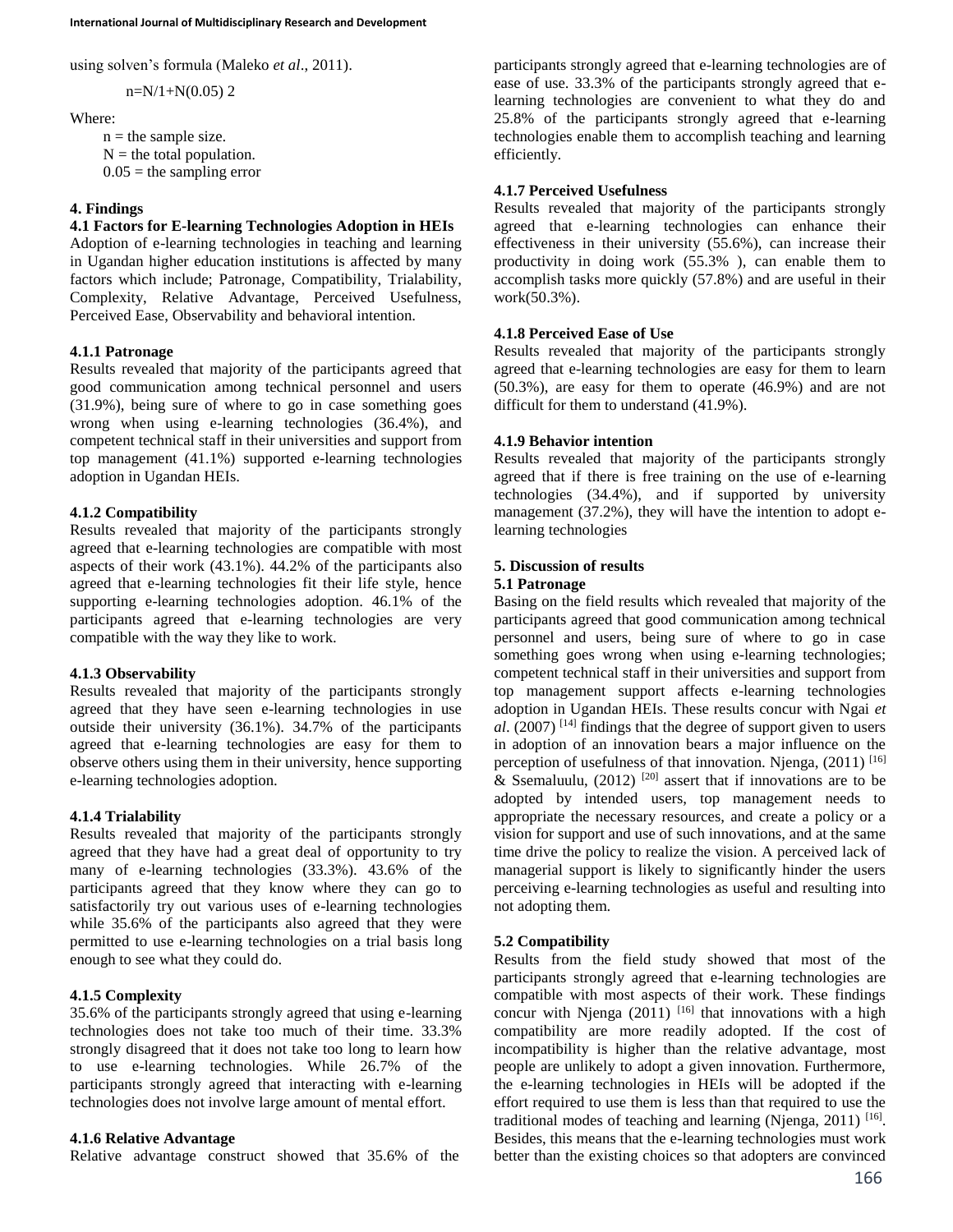to think that these technologies bring benefits and advantages to some degree (Duan *et al.*, 2010)<sup>[6]</sup>. In other words the elearning technologies will be adopted if they are compatible with students, lectures, and ICT support staff needs in Ugandan HEIs.

### **5.3 Observability**

Participants strongly agreed that they have seen e-learning technologies in use outside their university and that e-learning technologies are easy for them to observe others using them in their university. These findings were found in contradiction with that of Ng, (2012) who established that observability had no significant influence on adoption of e-learning at Universiti Sains Malaysia. This implies that if students, lectures and ICT support staff do not see the benefits that can be perceived from e-learning technologies or the ease with which e-learning technologies can be observed or visible in Ugandan HEIs, they will not accept and adopt them (Ng, 2012; Abukhzam & Lee,  $2010$ ) <sup>[2]</sup>. To support this further, if a user of a new system or an innovation observed it being used by others, there is a probability that the system will be adopted. In other words, seeing others use the technology reinforces a favorable attitude. This is consistent with the findings of Hofstede  $(1980)$  <sup>[8]</sup> where a person's attitude and behavior are greatly affected by others. Result demonstrability was a significant factor among Chinese IT users. When the results of using a technology could be clearly communicated to others, they had a more favorable attitude to adopt it (Mao & Palvia 2006) [17].

## **5.4 Trialability**

Participants strongly agreed that they have had a great deal of opportunity to try many of e-learning technologies. Trialability was found significantly influencing perceived ease of use and behavioral intention to e-learning technologies in Ugandan HEIs though it didn't significantly influence perceived usefulness. These results are consistent with other studies (lee, 2007; Ng, 2008; Njeng, 2011) [12, 15, 16] that trialability as influencing factor and found that trialability was a significant variable for technology adoption. Other related studies Karahanna *et al.*, (1999)<sup>[10]</sup> assert that the ability to try out a technology is only salient for end users before they adopt because the experimentation helps them overcome uncertainties and makes the change process less demanding. A study by Yang,  $(2007)$  <sup>[23]</sup> reported that when the users perceived higher trialability, they perceived higher levels of usefulness, and ease of use of a system.

## **5.5 Complexity**

It was shown that complexity impinges on adoption of elearning technologies in Ugandan HEIs. These findings are consistent with other similar studies that complexity had a direct and a significant effect on perceived usefulness and perceive ease of use of an e-learning systems (Njeng, 2011; Teo, 2012) <sup>[16]</sup>. In a study done by Ng,  $(2008)$ <sup>[15]</sup> complexity was found to be insignificant in predicting the adoption an elearning technology. Besides, similar findings by (Park, 2009; Alenezi *et al.*, 2010)  $[18, 3]$  allege that if users foresee anxiety when using technologies, then they will develop negative feelings toward the technologies (Al-alak & Almnawas, 2011) [1]. Basing on the above arguments, if students, lecturers and ICT support staff find the e-learning technologies to be simple or easy, they would be provoked and would put forth more

endeavors to master challenges that may take place (Ng, 2008) [15] .

#### **5.6 Relative Advantage**

The respondents strongly agreed that adoption of e-learning technologies in Ugandan HEIs could be of ease of use, convenient and enable students, lecturers and ICT support staff to accomplish teaching and learning efficiently. This also meant that an increase in relative advantage would lead to an increase to adopt e-learning technologies in Ugandan HEIs. Similar results from (lee,  $2007$ ) <sup>[12]</sup> found that perceived relative advantage positively affected intentions of users to adopt e-learning technologies.

### **5.7 Perceived Usefulness**

Participants strongly agreed that e-learning technologies can enhance their effectiveness in their university, increase their productivity in doing work, enable them to accomplish tasks more quickly and are useful in their work. Davis *et al*., (1989) [5] concur with these findings that perceived usefulness is a direct determinant of users' intentions to adopt technology. Byomire (2014)  $[4]$  argues that people will consider a system to be useful when it enhances their job performance. Therefore, e-learning technologies to be adopted, their perceived usefulness must be visible to the potential adopters. Students, lecturers and ICT support staff in Ugandan HEIs to adopt elearning technologies will base on their relative advantage and their perceived cost being lower than the perceived benefits.

### **5.8 Perceived Ease of Use**

Participants strongly agreed that e-learning technologies are easy for them to learn, easy to operate and not difficult to understand. These results corresponds with Davis *et al*.,  $(1989)$  <sup>[5]</sup> that an application which is perceived to be easier to use than another is more likely to be accepted or adopted by users. An innovation is perceived as being consistent with existing values, past experience (norms), habits, values and lifestyle and perceived needs of adopters (Njenga, 2011)<sup>[16]</sup>. Related studies found that Perceived ease of use influenced student intention to use internet-based learning indirectly through Perceived usefulness (Lee *et al*. 2011) [13]. If the effort required the students, ICT support and academic staff in Ugandan HEIs to transform the traditional modes of learning or studying into electronic modes, as well as the systems and structures that need to be transformed are perceived ease then this will predict their beliefs to adopt e-learning technologies.

#### **5.9 Behavioral intention**

Participants strongly agreed that if there is free training on the use of e-learning technologies, and supported by university management, there will be the intention to adopt e-learning technologies. These results affirm that if users of innovations like e-learning technologies are given support this will result into their intention to adopt it. However, behavioral intention has been shown to explain or predict an individual's performing a conscious act, such as deciding to accept (or use) a technology (Byomire, 2014)<sup>[4]</sup>. Studies reveal that, system usage behavior is influenced by individual's intention-to-use the system (Davis *et al*., 1989) [5]

#### **6. Conclusions**

The study established that the factors affecting e-learning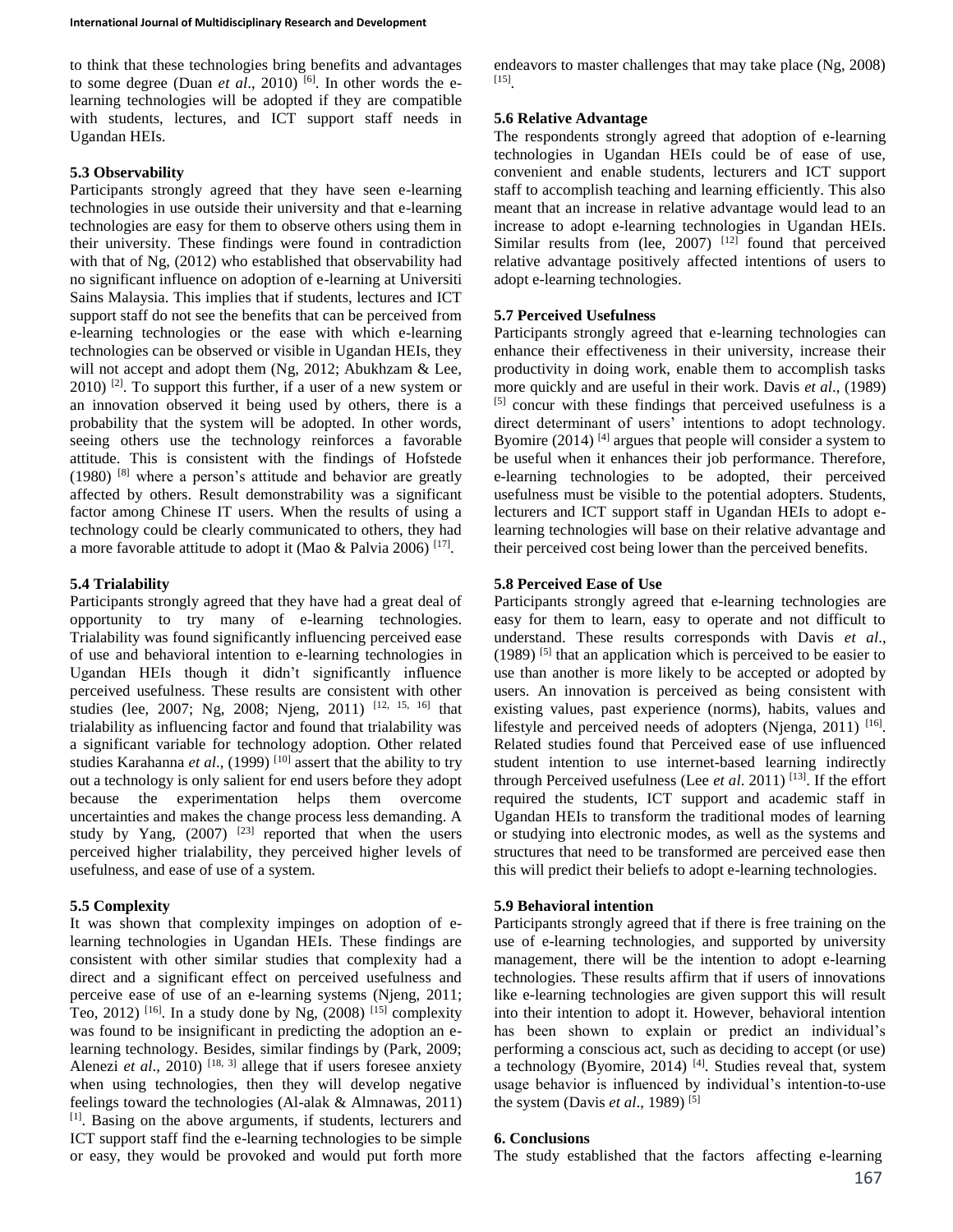technologies adoption in Ugandan HEIs are, Patronage, Compatibility, Observability, Trialability, Complexity, Relative Advantage, Perceived Ease of Use, Perceived Usefulness. Therefore, ICT intervention programs need to focus on promoting factors. This study suggests that welldesigned trainings should be provided for the students, lecturers and ICT support staff to familiarize them with the fundamental knowledge on how to use the e-learning technologies in Ugandan HEIs as well as trial opportunities to build a better understanding in the operational functions. The trainers' frequent demonstration of the use of e-learning technologies would help the students, lecturers and ICT support staff form positive perceptions, which in turn influences their behavioural intention to adopt e-learning technologies. Trainers should introduce and describe the benefits of e-learning technologies and their relevance to their job performances. Last but not least, trainers and e-learning technologies designers should carefully consider the needs of e-learning technologies users and ensure that the e-learning technologies effectively meet their job needs and demands.

# **7. Acknowledgements**

This work could not have been possible without the consistent support from the Doctoral committee members and also my special supervisors. The financial support given by the Staff development scheme of Kampala International University through the Chairman Board of Trustees Mr. Hassan Basajjabalaba. Special respect goes to institutions where I collected my data and I would like to thank them for giving me permission to collect data from the staff members and for allowing me use the University as my Unit of analysis. The authors also wish to thank all respondents who gave of their time to participate in our survey are also appreciated and colleges on the doctoral program at Kampala International university plus our dear Dean college of computing and information technology.

# **8. References**

- 1. Al-alak BA, Almnawas IA. Measuring the acceptance and adoption of elearning by academic staff. Knowledge Management and E-Learning: An International Journal. 2011; 3:201-221.3.
- 2. Abukhzam M, Lee A. Workforce attitude on technology adoption and diffusion. The Built & Human Environment Review. 2010; 3:60-71.
- 3. Alenezi AR, Abdul Karim AK, Vello A. An empirical investigation into the role of enjoyment, computer anxiety, computer self-efficacy and internet experience in influencing the students' intention to use e-learning: A case study from Saudi Arabian governmental universities, 2010.
- 4. Byomire G. A model for mobile phone adoption in maternal healthcare practice. A published dissertation submitted to the college of computing and information sciences in partial fulfilment of the requirement for the award of the degree of masters of information technology of Makerere University. Makerere University, Kampala, 2014.
- 5. Davis FD, Bagozzi RP, Warshaw PR. User acceptance of computer technology: a comparison of two theoretical models. Journal of Management Science. 1989; 35(8):982-1002.
- 6. Duan Y, Q He, Feng W, Li D, Fu Z. A study on elearning take-up intention from an innovation adoption perspective: A case in China. Computers & Education 2010; 55(1):237-246.
- 7. Gyambrah MK. E-Learning Technologies and Its Application in Higher Education: A Descriptive Comparison of Germany, United Kingdom and United States, 2007.
- 8. Hofstede G. Culture's Consequences: International Differences in Work-Related Values. Beverly Hills, CA: Sage, 1980.
- 9. Kasse, Balunywa. An assessment of e-learning utilization by a section of Ugandan universities: challenges, success factors and way forward. International Conference on ICT for Africa. Harare, Zimbabwe, 2013, 20-23.
- 10. Karahanna E, Straub DW, Chervany NL. Information Technology Adoption across Time: A cross-Sectional Comparison of Pre-Adoption and Post-Adoption Beliefs, MIS Quarterly 1999; 23(2):183-213.
- 11. Kituyi G, Tusubira T. A framework for the integration of e-learning in higher education institutions in developing countries. International Journal of Education and Development using Information and Communication Technology (IJEDICT). Makerere University Business School, Uganda, 2013; 9(2):19-36.
- 12. Lee YH. Exploring key factors that affect consumers to adopt e-reading services. Unpublished Master Thesis, 2007.
- 13. Lee YH, Hsieh YC, Hsu CN. Adding Innovation Diffusion Theory to the Technology Acceptance Model: Supporting Employees' Intentions to use E-Learning Systems. Educational Technology & Society 2011; 14(4):124-137.
- 14. Ngai EWT, Poon JKL, Chan YHC. Empirical examination of the adoption of WebCT using TAM. Computers & Education Technology innovation. Information Systems Research, 2007; 2(3):192-222, 48(2), 250-267.
- 15. Ng W. Transformational leadership and the integration of information and communications technology into teaching. The Asia-Pacific Researcher 2008; 17(1):1-14
- 16. Njenga JK. eLearning adoption in Eastern and Southern African higher education institutions. A thesis submitted in fulfillment of the requirements for the degree of Doctor of Philosophy in the Department of Information Systems, University of the Western Cape, 2011.
- 17. Mao E, Palvia P. Testing an Extended Model of IT Acceptance in the Chinese Cultural Context. Data Base. Spring/Summer 2006; 37(2&3):20-32.
- 18. Park SY. An Analysis of the Technology Acceptance Model in Understanding University. Students' Behavioral Intention to Use e-Learning. Educational Technology & Society 2009; 12(3):150-162.
- 19. Shih CH. Integrating Innovation Diffusion Theory and UTAUT to Explore The Influencing Factors on Teacher Adopt ELearning System – With MOODLE as an Example. Unpublished Master Thesis, Dayeh University, 2007.
- 20. Ssemaluulu P. An Instrument to Assess Information Systems Success in Developing Countries. Publisher: University of Groningen Groningen, Netherlands, 2012